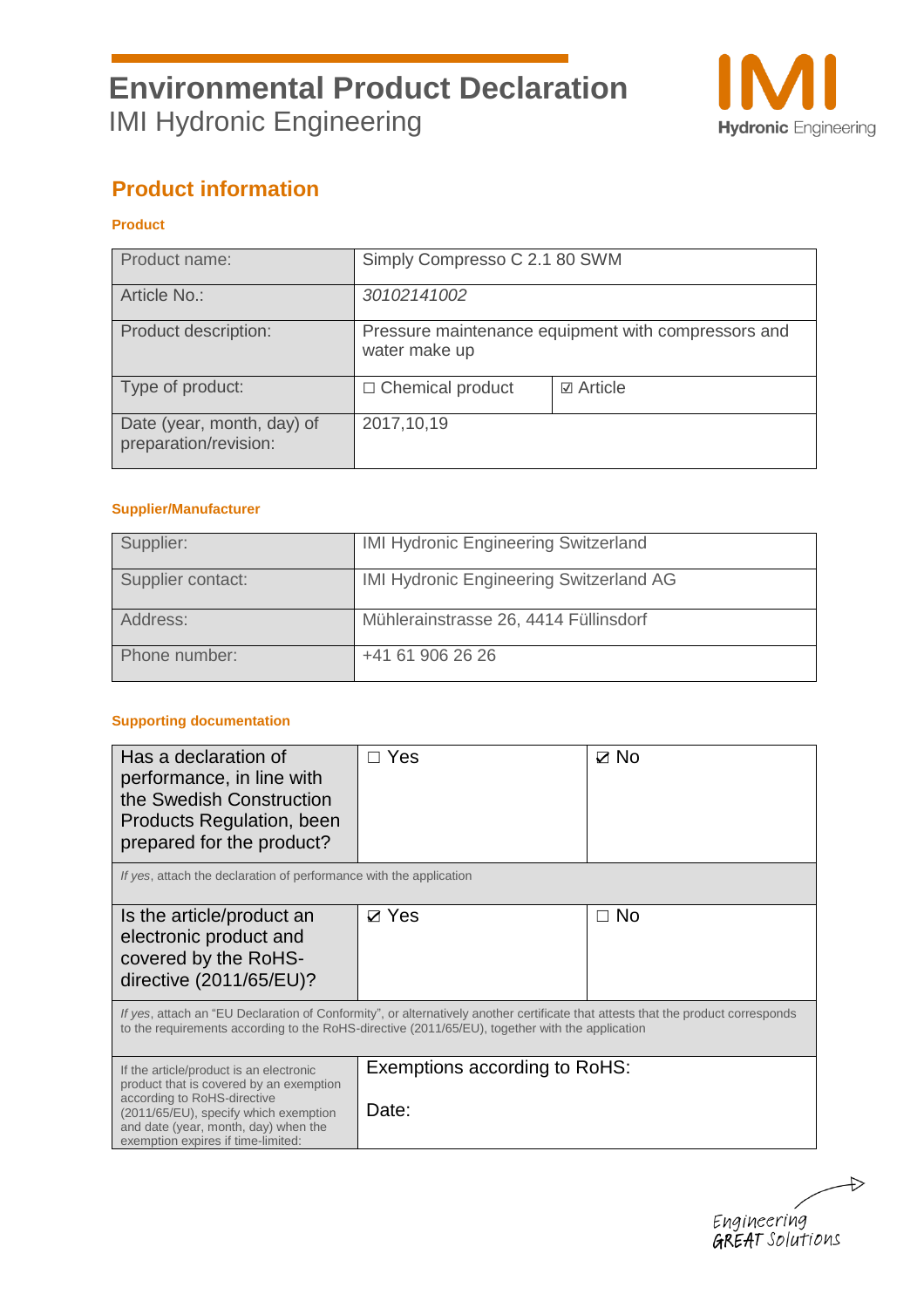

#### **Declaration of contents:**

| Does the product or any of its<br>subcomponents, if it is a composite product,<br>contain substances with particularly<br>hazardous properties (Substances of Very<br>High Concern, SVHC-substances), which<br>are included in the Candidate List at a<br>concentration above 0.1 weight%? | Yes   | ⊽ No |  |
|--------------------------------------------------------------------------------------------------------------------------------------------------------------------------------------------------------------------------------------------------------------------------------------------|-------|------|--|
| If yes, specify which substances in Table 1.                                                                                                                                                                                                                                               |       |      |  |
| State the date (year, month, day) for<br>control the Candidate List.                                                                                                                                                                                                                       | Date: |      |  |
| The concentration is calculated at component level established on the principle "once a product, always a product" principle.<br>The Candidate List is available at: http://echa.europa.eu/sv/candidate-list-table.                                                                        |       |      |  |

Specify the total content of the article or the chemical product, *on delivery,* in Table 1, or alternatively attach other documentation that provides the corresponding information. For instructions, please refer to the "Declaration of contents, BVB's declaration requirements, 2016- 1", which is found at the end of this document.

Table 1, Contents of included substances and material (declaration of content in accordance with requirements)

| Component         | Material                        | Weight [%]<br>(of entire<br>product) | Weight <sup>[%]</sup><br>(of substance in<br>subcomponent) |
|-------------------|---------------------------------|--------------------------------------|------------------------------------------------------------|
| Base plate        | <b>Galvanised steel</b>         | $^{\sim}15\%$                        | 100%                                                       |
| Vessel            | Steel                           | $~27\%$                              | $^{\sim}55\%$                                              |
|                   | <b>Butyle Rubber</b>            |                                      | $~10\%$                                                    |
|                   | <b>Brass connectors</b>         |                                      | ~5%                                                        |
| Sheet metal parts | Galvanised steel                | $~11\%$                              | 100%                                                       |
| Compressor        | Stainless steel                 | $~16\%$                              | $~\sim$ 5%                                                 |
|                   | Engineering polymer             |                                      | $^{\sim}35\%$                                              |
|                   | Aluminium                       |                                      | $^{\sim}31\%$                                              |
|                   | Terpolymer elastomer            |                                      | $~14\%$                                                    |
|                   | <b>Brass</b>                    |                                      | $~^{\sim}1\%$                                              |
|                   | Copper                          |                                      | $~24\%$                                                    |
| Valves            | <b>Brass</b>                    | $~14\%$                              | $^{\sim}65\%$                                              |
|                   | Copper                          |                                      | $~20\%$                                                    |
|                   | Terpolymer elastomer            |                                      | ~5%                                                        |
|                   | Thermoplastic                   |                                      | $^{\sim}10\%$                                              |
| Pipework          | <b>Brass</b>                    | $^{\sim}17\%$                        | $^{\sim}90\%$                                              |
|                   | Cast steel / painted            |                                      | $^{\sim}10\%$                                              |
| Control unit      | Acrylonitrile-butadiene-styrene | $^{\sim}9\%$                         | $^{\sim}50\%$                                              |
|                   | Fibre-reinforced plastic        |                                      | $^{\sim}$ 25%                                              |
|                   | Other materials                 |                                      | $^{\sim}25\%$                                              |
|                   |                                 |                                      |                                                            |

Engineering **GREAT** Solutions ₽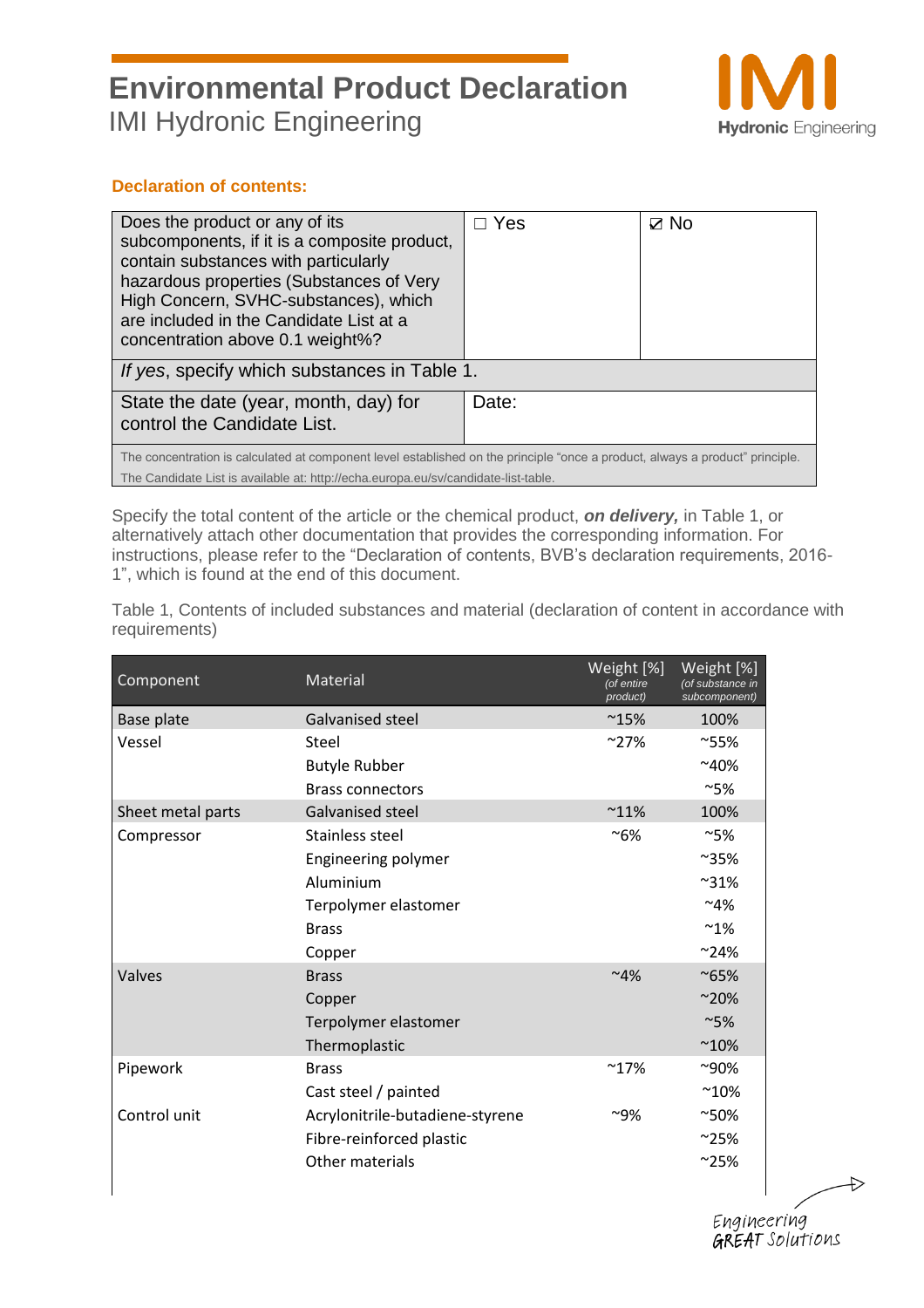

| Cabling / plugs | Copper            | $~\sim 6\%$ | $^{\sim}68\%$  |
|-----------------|-------------------|-------------|----------------|
|                 | Polyvinylchloride |             | $~^{\sim}$ 20% |
|                 | Thermoplastic     |             | $^{\sim}10\%$  |
|                 | Other materials   |             | $~^{\sim}$ 2%  |
| Packaging       | Wood              | $~\sim$ 5%  | $~10\%$        |
|                 | Carton            |             | $^{\sim}59\%$  |
|                 | Other materials   |             | $<$ 1%         |

| Are all substances reported in<br>percentages down to 0.01% in Table 1?<br>(enable assessment with regard to the Recommended level)                                                                                   | $\boxtimes$ Yes | ⊐ No           |
|-----------------------------------------------------------------------------------------------------------------------------------------------------------------------------------------------------------------------|-----------------|----------------|
| If not, does the report fulfill the instructions for the Accepted<br>level, which is described in "Declaration of contents, BVB's<br>declaration requirements, 2016-1", which is found at the end<br>of this document | $\Box$ Yes      | $\sqsupset$ No |
| If any deviations from BVB's reporting requirements exist,<br>specify these in the comments in Table 1, or alternatively<br>here.                                                                                     | Other comments: |                |

If the chemical composition differs after application, then the content of the applied product is given in Table 2. This applies to chemical products. If the content is unchanged, no information needs to be provided in the table.

#### **Table 2, Contents for applied products (full content in accordance with declaration requirements)**

| Included substances and material                                                                                                     | EG No./CAS No.  | Weight%<br>(of the applied<br>product) | <b>Comments</b><br>(state any application of<br>non-harmonized<br>classifications) |
|--------------------------------------------------------------------------------------------------------------------------------------|-----------------|----------------------------------------|------------------------------------------------------------------------------------|
|                                                                                                                                      |                 |                                        |                                                                                    |
| If any deviations from BVB's reporting<br>requirements exist, specify these in the<br>comments in Table 2, or alternatively<br>here. | Other comments: |                                        |                                                                                    |

#### **Nanomaterial**

| Does the product contain any<br>nanomaterial that has been purposefully<br>added to achieve a specific function?<br>Information regarding whether nanomaterial has been added to<br>achieve a specific function must be stated, but has no impact on the<br>assessment. | Yes       | $\boxtimes$ No |
|-------------------------------------------------------------------------------------------------------------------------------------------------------------------------------------------------------------------------------------------------------------------------|-----------|----------------|
| If yes, specify the material.                                                                                                                                                                                                                                           | Material: |                |

Engineering<br>GREAT Solutions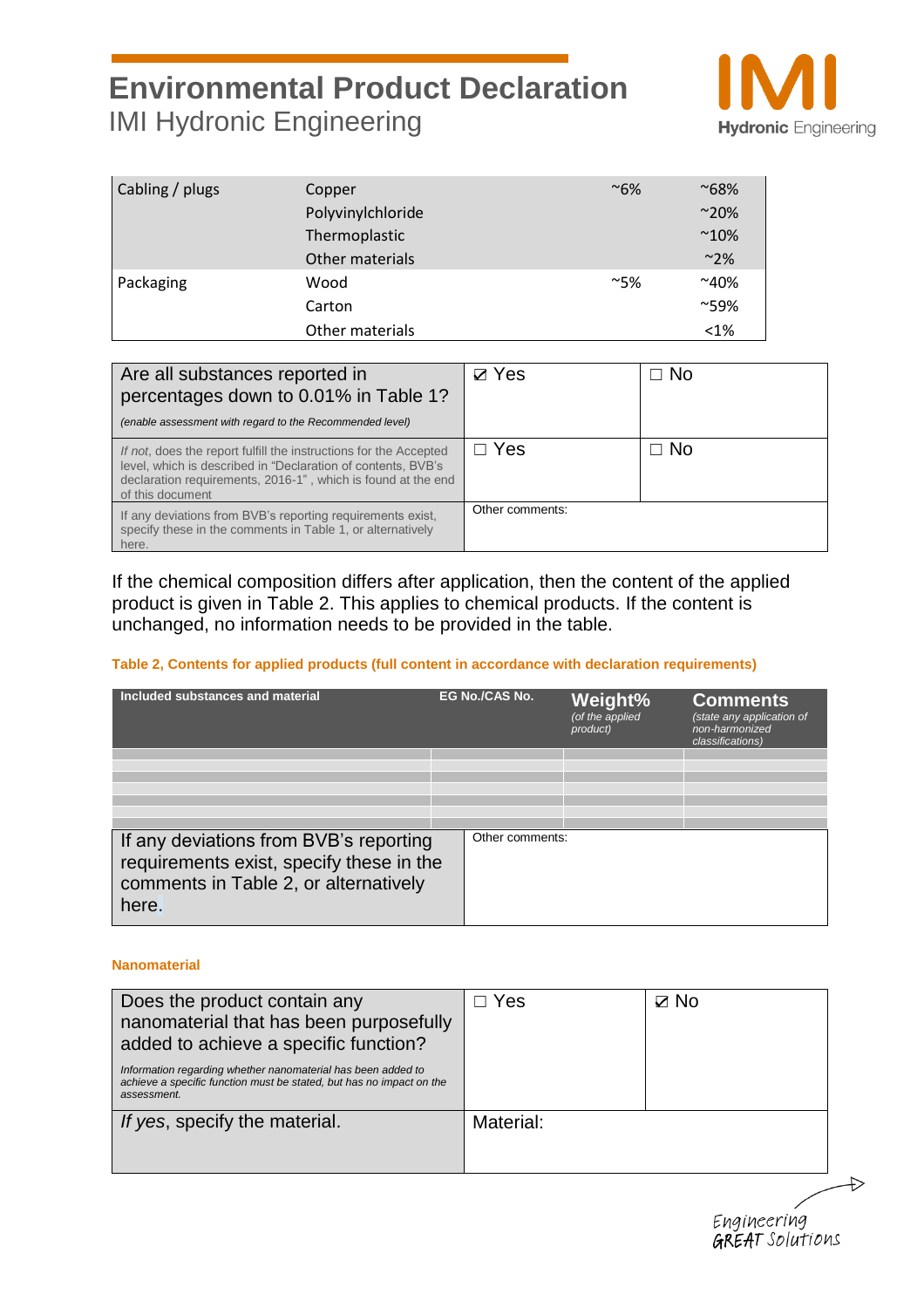

### **Recycled raw material**

| Does the product contain recycled<br>material? | $\Box$ Yes | $\boxtimes$ No |
|------------------------------------------------|------------|----------------|
| If yes, fill in Table 3.                       |            |                |

If the product consists of recycled materials specify the material and the percentages of the total weight of the product, in *Table 3, Recycled materials.*

#### **Table 3, Recycled material**

| <b>Material</b> | Percentage<br>$(\%)$<br>of the total product's<br>weight | Percentage (%)<br>of the recycled material that<br>has not reached the consumer<br>level, such as production<br>waste, etc. (pre-consumer) | Percentage (%)<br>of the recycled material that<br>has reached the consumer<br>level (post-consumer) | <b>Comments</b> |
|-----------------|----------------------------------------------------------|--------------------------------------------------------------------------------------------------------------------------------------------|------------------------------------------------------------------------------------------------------|-----------------|
|                 |                                                          |                                                                                                                                            |                                                                                                      |                 |
|                 |                                                          |                                                                                                                                            |                                                                                                      |                 |
|                 |                                                          |                                                                                                                                            |                                                                                                      |                 |
|                 |                                                          |                                                                                                                                            |                                                                                                      |                 |
|                 |                                                          |                                                                                                                                            |                                                                                                      |                 |
|                 |                                                          |                                                                                                                                            |                                                                                                      |                 |
|                 |                                                          |                                                                                                                                            |                                                                                                      |                 |
|                 |                                                          |                                                                                                                                            |                                                                                                      |                 |

**If wood raw material is included**

| Can the product be ordered with<br>sustainability certificates for the wood<br>raw material? $E_{.g.:FSC}$ and PEFC                        | $\Box$ Yes          | $\boxtimes$ No |  |  |
|--------------------------------------------------------------------------------------------------------------------------------------------|---------------------|----------------|--|--|
| Explain if the certificate does not cover all of the wood raw material:                                                                    |                     |                |  |  |
| If yes, attach a certificate/assurance that the product can be ordered with a<br>sustainability certificate together with the application. |                     |                |  |  |
| If no, state the country where the wood<br>raw material was harvested.                                                                     | Country of harvest: |                |  |  |
| Is the wood species or origin in the<br>CITES appendix for endangered<br>species?                                                          | $\Box$ Yes          | $\Box$ No      |  |  |

### **The production phase**

| Has an Environmental Product<br>Declaration (EPD) been prepared?                                                                         | $\boxtimes$ Yes | $\Box$ No |
|------------------------------------------------------------------------------------------------------------------------------------------|-----------------|-----------|
| If yes, enclose the EPD (Environmental Product Declaration) or other environmental<br>product declaration together with the application. |                 |           |

Engineering GREAT Solutions

 $\leftrightarrow$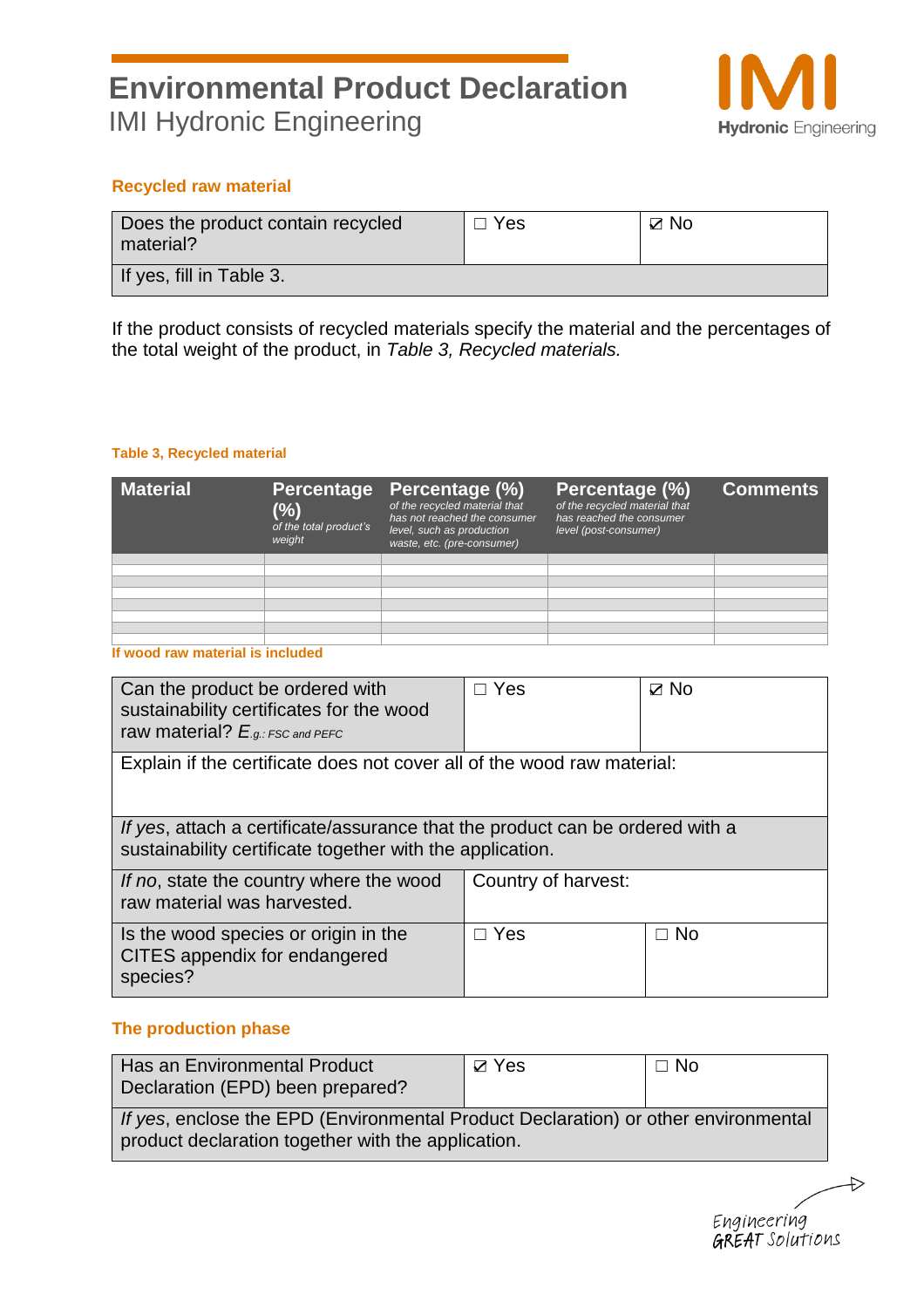

### **Distribution of the completed product**

| Describe the management of packaging<br>for the distribution of the product                                                     | Description of the packaging:                   |
|---------------------------------------------------------------------------------------------------------------------------------|-------------------------------------------------|
| State whether any system for taking back or recycling packaging or<br>any other specific return system is used.                 | Wood pallet, Cardboard box, Plastic<br>wrapping |
| Specify the packaging material used and which system of producer<br>responsibility for packaging the supplier is affiliated to. |                                                 |
| Enter the proportion of recycled material, if any, included in the<br>packaging.                                                |                                                 |
| Other information:                                                                                                              |                                                 |
|                                                                                                                                 |                                                 |

### **Construction and usage phase**

| Are there any special requirements such<br>as storage conditions etc. for the<br>product during storage? | $\Box$ Yes      |           | $\boxtimes$ No |                          |
|----------------------------------------------------------------------------------------------------------|-----------------|-----------|----------------|--------------------------|
| If yes, describe:                                                                                        |                 |           |                |                          |
| Are there any special requirements for<br>adjacent building products because of<br>this product?         | $\Box$ Yes      |           | $\boxtimes$ No |                          |
| If yes, describe:                                                                                        |                 |           |                |                          |
| Are there any operating/care<br>instructions for the product?                                            | $\boxtimes$ Yes |           | $\Box$ No      |                          |
| If yes, attach the documentation with the application.                                                   |                 |           |                |                          |
| Is the product energy labelled in<br>accordance with the Energy Labelling<br>Directive (2010/30/EU)?     | $\Box$ Yes      | $\Box$ No |                | $\nabla$ Not<br>relevant |
| If yes, state class (G to A, $A+$ , $A++$ ,<br>$A++$ ):                                                  | Class:          |           |                |                          |

### **Waste management**

| Does the product require special measures to<br>$\boxtimes$ No<br>$\Box$ Yes<br>protect health and the environment in<br>conjunction with demolition/dismantling? |  |
|-------------------------------------------------------------------------------------------------------------------------------------------------------------------|--|
| If yes, describe:                                                                                                                                                 |  |
|                                                                                                                                                                   |  |



 $\Rightarrow$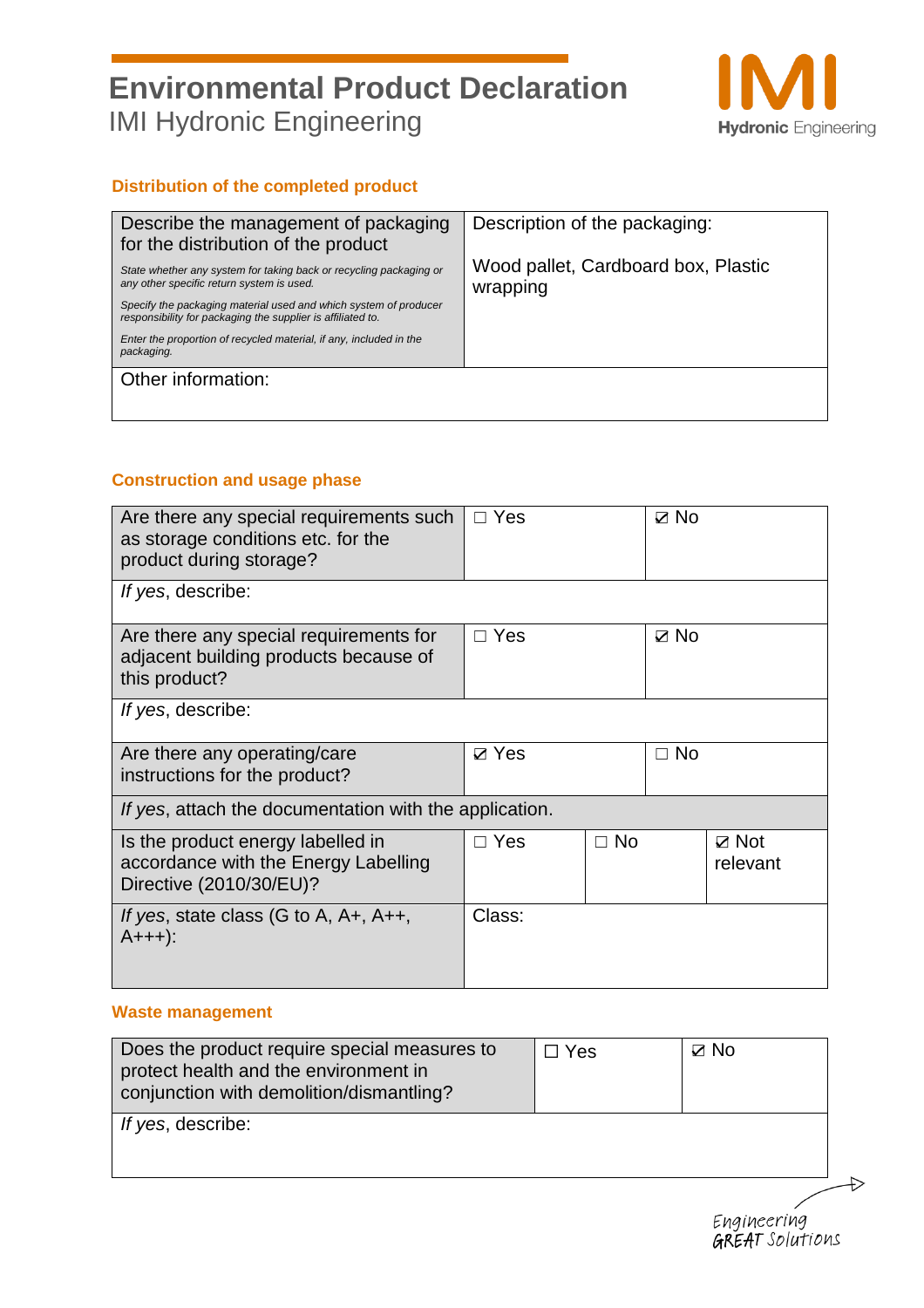

| Is the product covered by the WEEE-directive<br>2012/19/EU (Swedish ordinance (2014:1075) on<br>Producer Responsibility for electrical and<br>electronic products when it becomes waste? | $\Box$ Yes  | $\boxtimes$ No |  |
|------------------------------------------------------------------------------------------------------------------------------------------------------------------------------------------|-------------|----------------|--|
| Is it possible to re-use all or parts of the product?<br>(can the product be reused within the product's<br>expected lifetime)?                                                          | $\Box$ Yes  | $\Box$ No      |  |
| If yes, describe:                                                                                                                                                                        |             |                |  |
| Is material recycling possible for all or parts of<br>the product when it becomes waste?                                                                                                 | $\Box$ Yes  | $\boxtimes$ No |  |
| If yes, describe:                                                                                                                                                                        |             |                |  |
| Is energy recycling possible for all or parts of the<br>product when it becomes waste?                                                                                                   | $\Box$ Yes  | $\boxtimes$ No |  |
| Does the supplier have any restrictions and<br>recommendations for reuse, material- or energy<br>recycling or disposal?                                                                  | $\Box$ Yes  | $\nabla$ No    |  |
| If yes, specify which:                                                                                                                                                                   |             |                |  |
| When the supplied product becomes waste, is it<br>classified as hazardous waste?                                                                                                         | $\Box$ Yes  | $\boxtimes$ No |  |
| If yes, specify the waste code:                                                                                                                                                          | Waste code: |                |  |
| The Swedish waste ordinance (2011:927)<br>https://www.notisum.se/rnp/sls/lag/20110927.htm                                                                                                |             |                |  |

#### **Indoor environment**

| Has the product a critical moisture<br>condition:                                                                                                                                 | Yes        | $\boxtimes$ No |  |
|-----------------------------------------------------------------------------------------------------------------------------------------------------------------------------------|------------|----------------|--|
| Information regarding whether critical moisture conditions leading to<br>microbial growth apply for the material/product should be stated, but<br>will not impact the assessment. |            |                |  |
| If yes, specify which:                                                                                                                                                            |            |                |  |
| Is the product intended for use indoors?                                                                                                                                          | $\Box$ Yes | ⊐ No           |  |
| If yes, has emission data been produced<br>for volatile organic compounds?                                                                                                        | $\Box$ Yes | $\Box$ No      |  |
| If yes, attach the report/certificate together with the application.                                                                                                              |            |                |  |

Engineering<br>GREAT Solutions

 $\Rightarrow$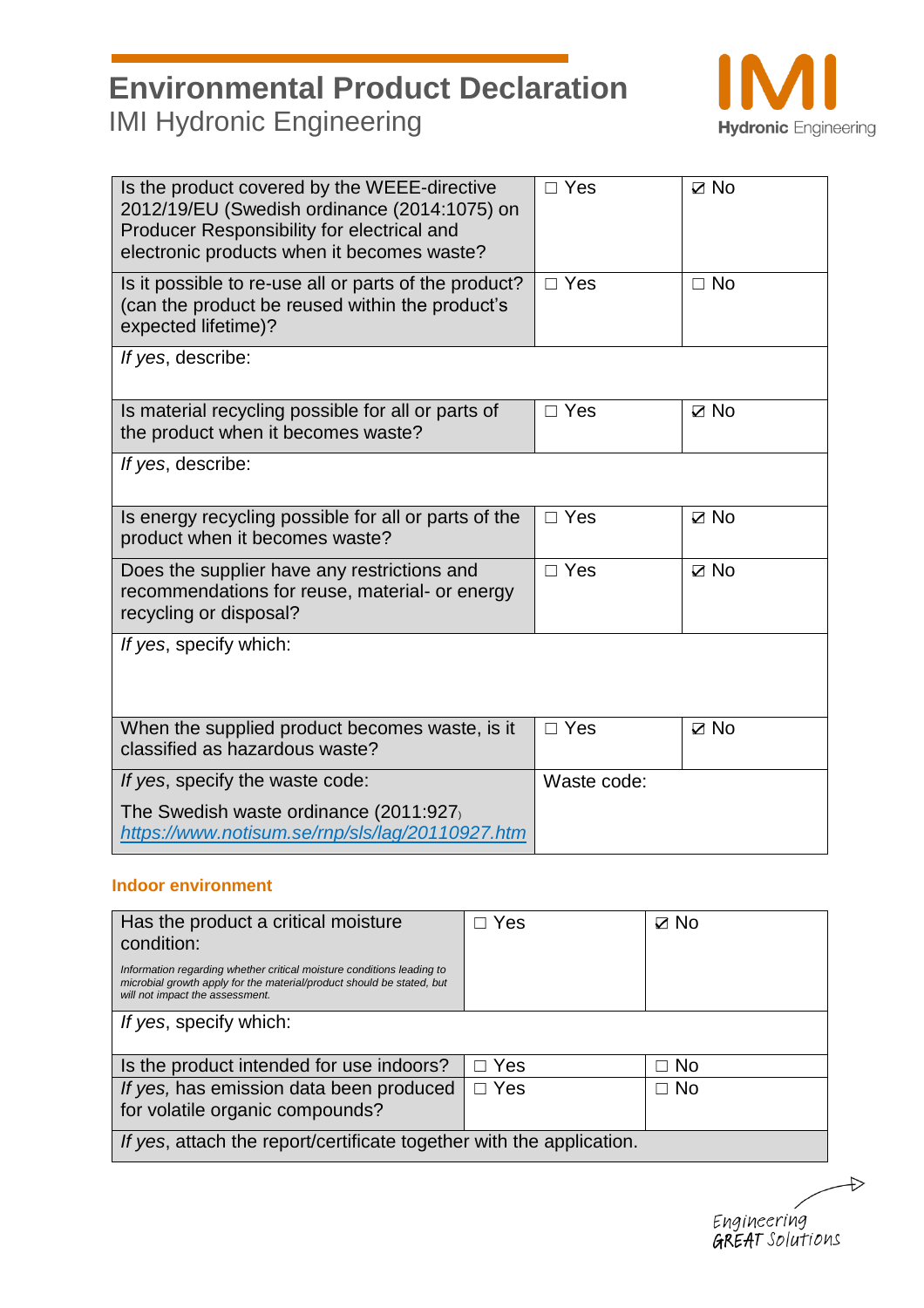

Engineering GREAT Solutions

| If no, is there any motivation for why<br>emission data for volatile organic<br>compounds is not relevant for the<br>product? | Motivation: |                |  |
|-------------------------------------------------------------------------------------------------------------------------------|-------------|----------------|--|
| Is the product a chemical product<br>intended for indoor use?                                                                 | $\Box$ Yes  | $\boxtimes$ No |  |
| If yes, has emission data been produced<br>for volatile organic compounds?                                                    | $\Box$ Yes  | $\Box$ No      |  |
| If yes, attach the report/certificate together with the application.                                                          |             |                |  |
| If no, is there any motivation for why<br>emission data for volatile organic<br>compounds is not relevant for the<br>product? | Motivation: |                |  |

### **Certificate of substance content and concentrations version. 4.0**

*This certificate is required for the Recommended assessment level for chemical contents. This page should be printed to be signed and uploaded separately in PDFformat in connection with the application.*

### **Certificate of declaration of substance content**

| It is hereby certified that concentrations of the included substances<br>down to 0.01 weight% have been reported, and that cadmium and<br>mercury do not occur in the product.<br>or:<br>The substances included are reported in line with the instructions for<br>the Declaration of Contents, BVB's reporting requirements 2016-1, |
|--------------------------------------------------------------------------------------------------------------------------------------------------------------------------------------------------------------------------------------------------------------------------------------------------------------------------------------|
|                                                                                                                                                                                                                                                                                                                                      |
|                                                                                                                                                                                                                                                                                                                                      |
| and correspond to the reporting requirements for the Recommended<br>level.                                                                                                                                                                                                                                                           |
| It is hereby certified that concentrations of the included substances<br>down to 0.1 weight% have been reported, and that cadmium and<br>mercury do not occur in the product.                                                                                                                                                        |
| or:                                                                                                                                                                                                                                                                                                                                  |
| The substances included are reported in line with the instructions for<br>the Declaration of Contents, BVB's reporting requirements 2016-1,<br>and correspond to the reporting requirements for the <b>Accepted</b> level.                                                                                                           |
| For the products specified below, with their stated article numbers, the following is                                                                                                                                                                                                                                                |